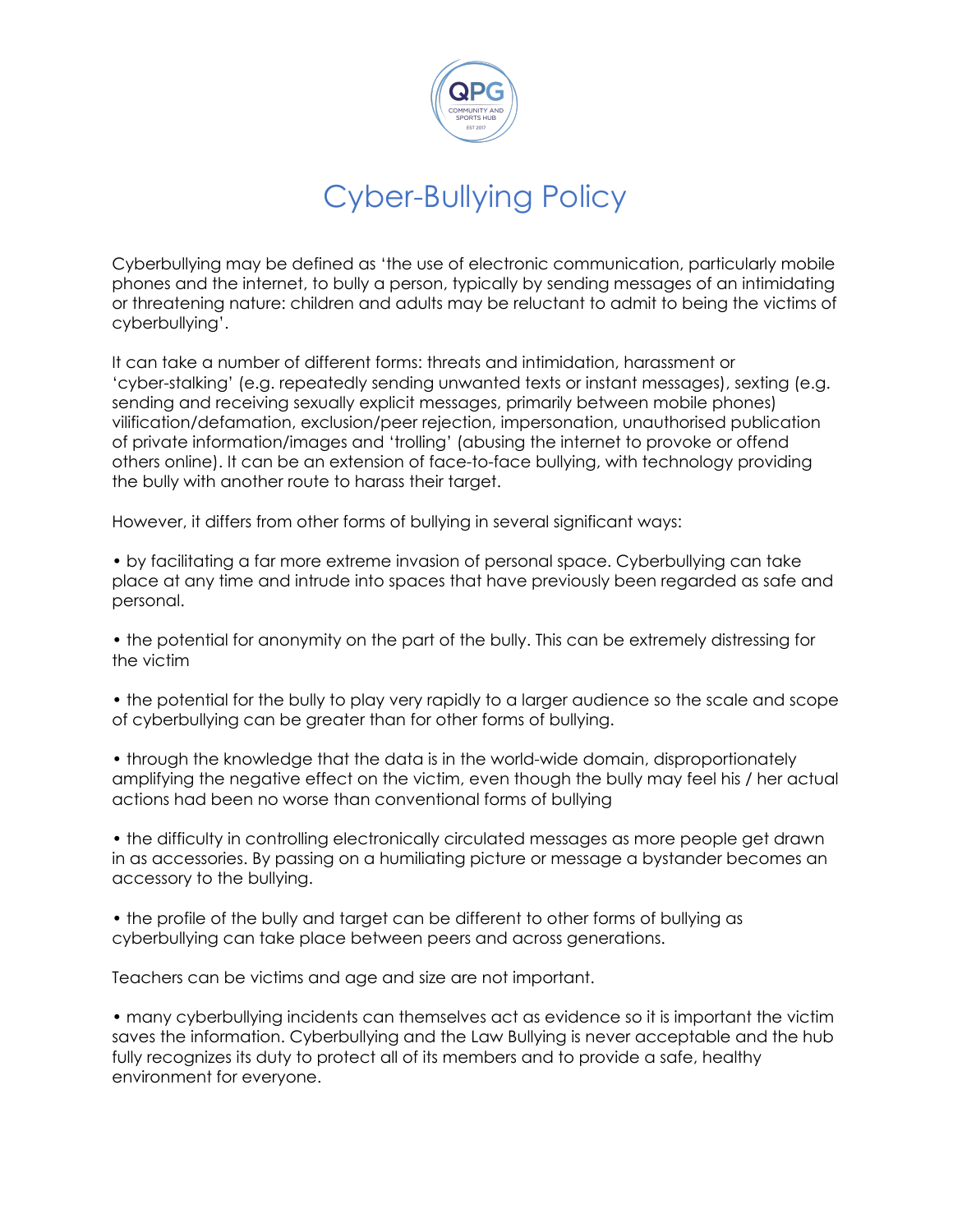

### **Education Law:**

• The Education and Inspections Act 2006 (EIA 2006) outlines some legal powers which relate more directly to cyberbullying. Head teachers have the power 'to such an extent as is reasonable' to regulate the conduct of pupils when they are off the hub site.

• The Act also provides a defence for staff in confiscating items such as mobile phones from pupils.

Preventing Cyberbullying As with all forms of bullying the best way to deal with cyberbullying is to prevent it happening in the first place. There is no single solution to the problem of cyberbullying but the hub will do the following as a minimum to impose a comprehensive and effective prevention strategy:

#### **Roles and Responsibilities –**

The Hub Manager who is also the Designated Safeguarding Lead will take overall responsibility for the coordination and implementation of cyberbullying prevention and response strategies.

#### **The DSL will always –**

• ensure that all incidents of cyberbullying both inside and outside hub are dealt with immediately and will be managed and/or escalated in line with the procedures set out in the hub's Anti-bullying Policy, Behaviour Policy and Safeguarding and Child Protection Policy.

• ensure that all policies relating to safeguarding, including cyberbullying are reviewed and updated regularly

• ensure that all staff know that they need to report any issues concerning cyberbullying to the Designated Safeguarding Lead.

• ensure that all staff are aware of the Prevent Duties.

• provide training (using Channel online awareness training module) so that staff feel confident to identify children at risk of being drawn into terrorism, to challenge extremist ideas and to know how to make a referral when a child is at risk.

 ensure that parents/carers are informed and attention is drawn annually to the cyberbullying policy so that they are fully aware of the hub's responsibility relating to safeguarding pupils and their welfare. The Cyberbullying Policy is available at all times on the hubs website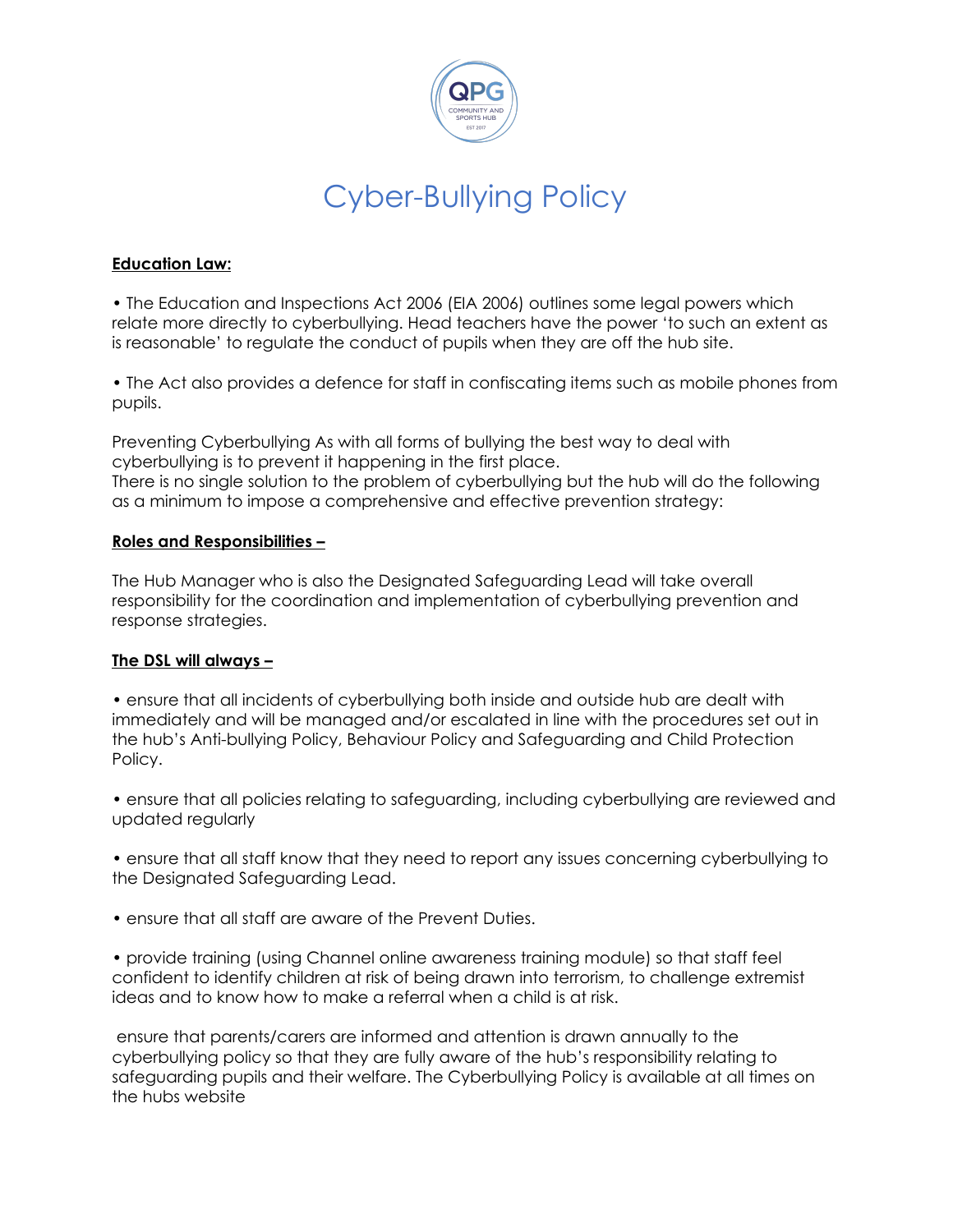

• ensure that at the beginning of each term, cyberbullying is revisited as part of the Staying Safe Programme and that pupils know how to report a concern. (to someone on their safety circle, Childline or the thinkuknow website: [www.thinkuknow.co.uk](http://www.thinkuknow.co.uk/))

• ensure that all staff are aware of their responsibilities by providing clear guidance for staff on the use of technology within the Hub and beyond. All staff should sign to say they have read and understood the Staff Code of Conduct.

Guidance for Staff Guidance on safe practice in the use of electronic communications and storage of images is contained in the Code of Conduct.

The hub will deal with inappropriate use of technology in line with the Code of Conduct which could result in disciplinary procedures. If you suspect or are told about a cyber-bullying incident, follow the protocol outlined below:

#### **Mobile Phones**

- Ask the pupil to show you the mobile phone
- Note clearly everything on the screen relating to an inappropriate text message or image, to include the date, time and names
- Make a transcript of a spoken message, again record date, times and names
- Tell the pupil to save the message/image
- Inform the Deputy Head and Designated Safeguarding Lead immediately and pass them the information that you have Computers
- Ask the pupil to get up on-screen the material in question
- Ask the pupil to save the material
- Print off the offending material straight away
- Make sure you have got all pages in the right order and that there are no omissions
- Inform a member of the Senior Leadership team and pass them the information that you have
- Normal procedures to interview pupils and to take statements will then be followed particularly if a child protection issue is presented.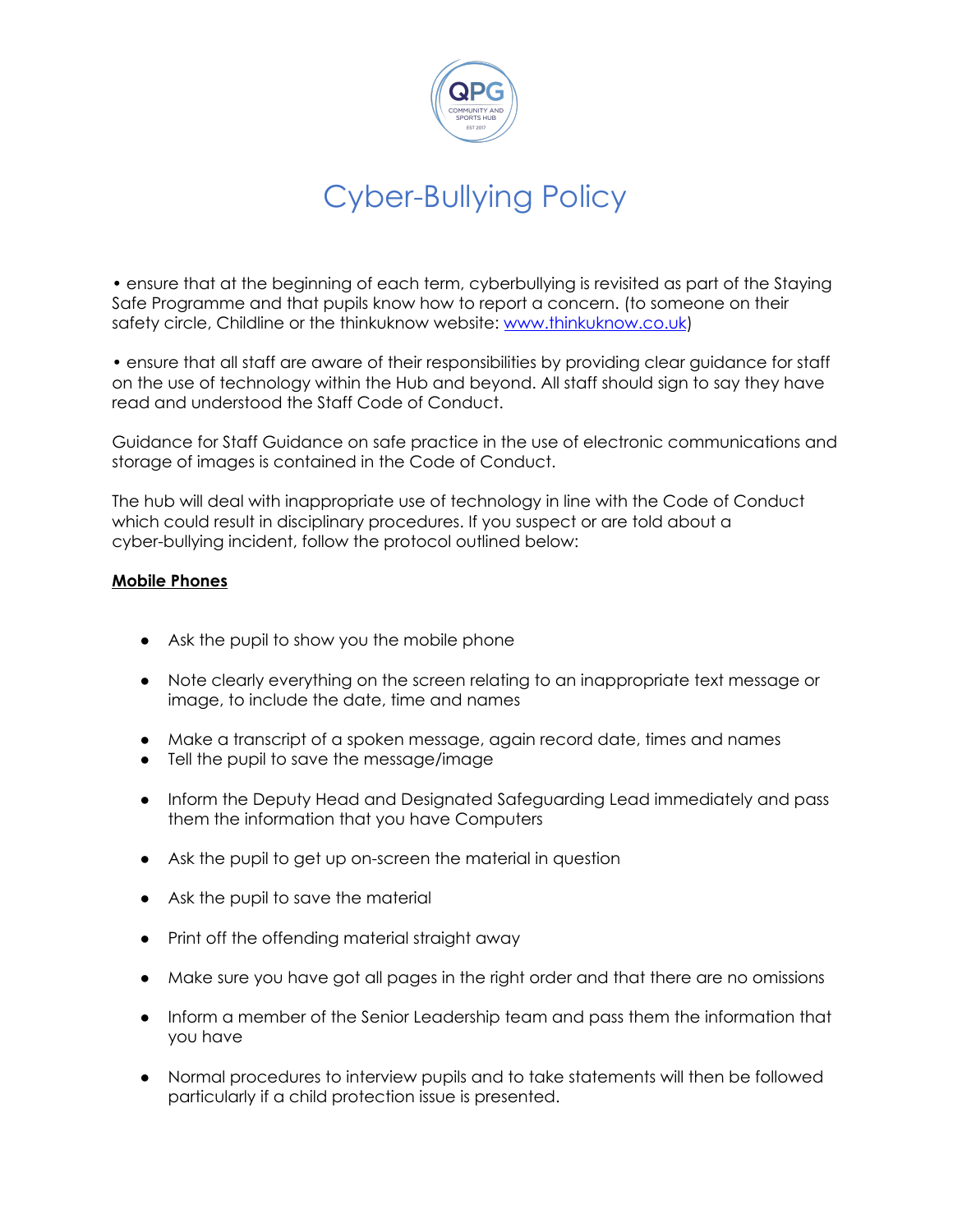

### **Use of Technology Policy in the QPG Hub**

All members of the Hub community are expected to take responsibility for using technology positively. As well as training, the following is in place:

All staff are expected to sign to confirm they have read and understood the Acceptable Use Policy.

• All staff are expected to sign to confirm they have read and understood the Staff Code of Conduct.

All staff are expected to have read and understood Guidelines for Staff when Children are using Digital Devices

• All children are expected to have been taken through and understood Children's Use of Digital Devices Guidance for Pupils If you believe you or someone else is the victim of cyber-bullying, you must speak to an adult as soon as possible.

This person could be a parent/guardian, or a member of staff on your safety network. For more advice, look at the Cyberbullying leaflet.

- Do not answer abusive messages but save them and report them
- Do not delete anything until it has been shown to your parents/carers or member of staff at the Hub or School (even if it is upsetting, the material is important evidence which may need to be used later as proof of cyber-bullying)
- Do not give out personal details or contact information without the permission of a parent/guardian (personal data)
- Be careful who you allow to become a friend online and think about what information you want them to see.
- Protect your password. Do not share it with anyone else and change it regularly
- Always log off from the computer when you have finished or if you leave the computer for any reason.
- Always put the privacy filters on to the sites you use. If you are not sure how to do this, ask a teacher or your parents.
- Never reply to abusive e-mails